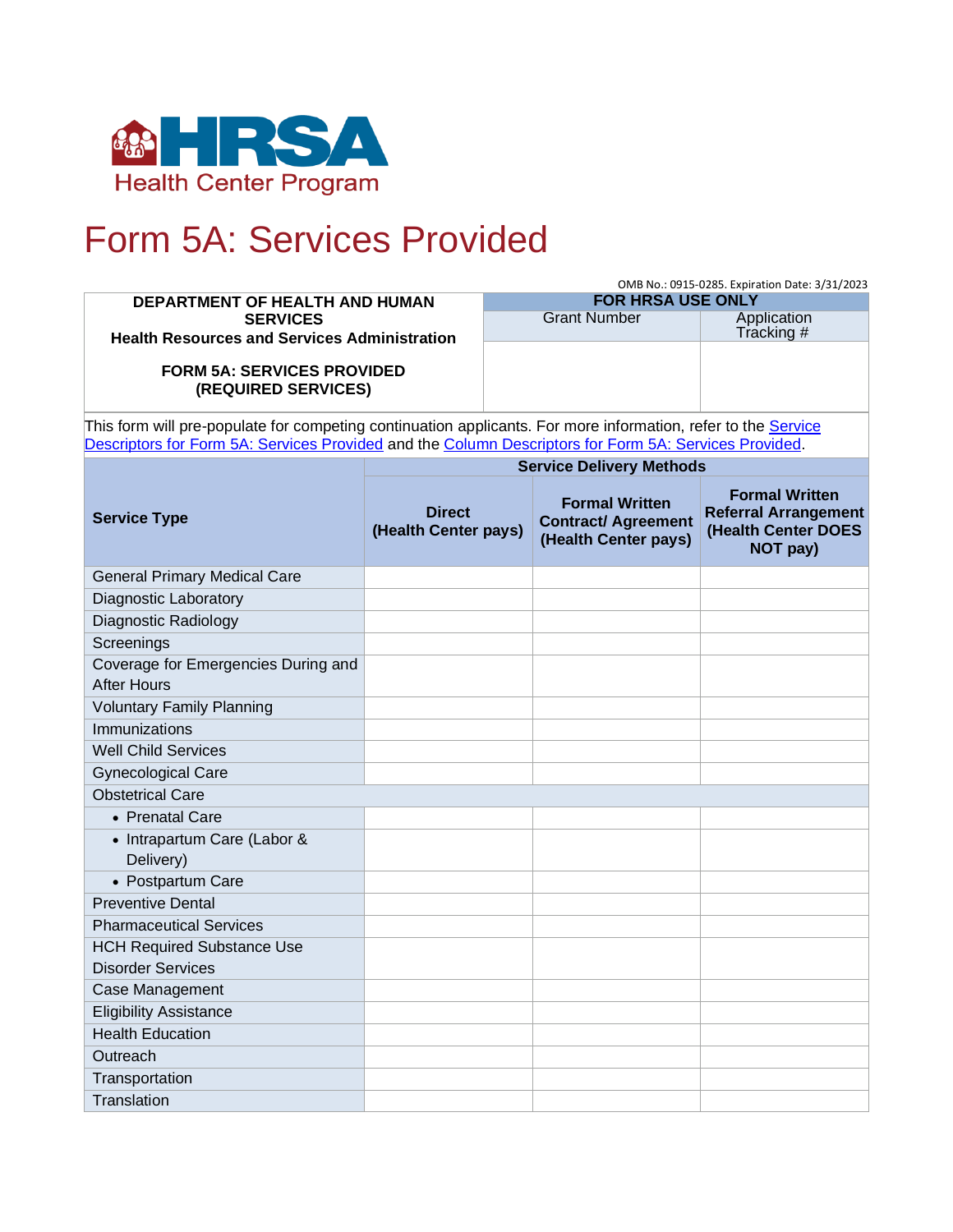| <b>DEPARTMENT OF HEALTH AND HUMAN SERVICES</b><br><b>Health Resources and Services Administration</b> |                                          |  | <b>FOR HRSA USE ONLY</b>                                                    |                                                                                         |  |
|-------------------------------------------------------------------------------------------------------|------------------------------------------|--|-----------------------------------------------------------------------------|-----------------------------------------------------------------------------------------|--|
|                                                                                                       |                                          |  | <b>Grant Number</b>                                                         | <b>Application Tracking</b><br>Number                                                   |  |
| <b>FORM 5A: SERVICES</b><br><b>PROVIDED (ADDITIONAL</b><br><b>SERVICES)</b>                           |                                          |  |                                                                             |                                                                                         |  |
|                                                                                                       | <b>Service Delivery Methods</b>          |  |                                                                             |                                                                                         |  |
| <b>Service Type</b>                                                                                   | <b>Direct</b><br>(Health Center<br>pays) |  | <b>Formal Written</b><br><b>Contract/ Agreement</b><br>(Health Center pays) | <b>Formal Written</b><br><b>Referral Arrangement</b><br>(Health Center DOES<br>NOT pay) |  |
| <b>Additional Dental Services</b>                                                                     |                                          |  |                                                                             |                                                                                         |  |
| <b>Behavioral Health Services</b>                                                                     |                                          |  |                                                                             |                                                                                         |  |
| • Mental Health Services                                                                              |                                          |  |                                                                             |                                                                                         |  |
| • Substance Use Disorder Services                                                                     |                                          |  |                                                                             |                                                                                         |  |
| Optometry                                                                                             |                                          |  |                                                                             |                                                                                         |  |
| Recuperative Care Program Services                                                                    |                                          |  |                                                                             |                                                                                         |  |
| <b>Environmental Health Services</b>                                                                  |                                          |  |                                                                             |                                                                                         |  |
| <b>Occupational Therapy</b>                                                                           |                                          |  |                                                                             |                                                                                         |  |
| <b>Physical Therapy</b>                                                                               |                                          |  |                                                                             |                                                                                         |  |
| Speech-Language Pathology/Therapy                                                                     |                                          |  |                                                                             |                                                                                         |  |
| <b>Nutrition</b>                                                                                      |                                          |  |                                                                             |                                                                                         |  |
| <b>Complementary and Alternative</b><br>Medicine                                                      |                                          |  |                                                                             |                                                                                         |  |
| <b>Additional Enabling/Supportive</b><br>Services                                                     |                                          |  |                                                                             |                                                                                         |  |

Public Burden Statement: Health centers (section 330 grant funded and Federally Qualified Health Center look-alikes) deliver comprehensive, high quality, cost-effective primary health care to patients regardless of their ability to pay. The Health Center Program application forms provide essential information to HRSA staff and objective review committee panels for application evaluation; funding recommendation and approval; designation; and monitoring. The OMB control number for this information collection is 0915-0285 and it is valid until 3/31/2023. This information collection is mandatory under the Health Center Program authorized by section 330 of the Public Health Service (PHS) Act [\(42 U.S.C. 254b\)](http://uscode.house.gov/view.xhtml?req=granuleid:USC-prelim-title42-section254b&num=0&edition=prelim). Public reporting burden for this collection of information is estimated to average 1 hour per response, including the time for reviewing instructions, searching existing data sources, and completing and reviewing the collection of information. Send comments regarding this burden estimate or any other aspect of this collection of information, including suggestions for reducing this burden, to HRSA Reports Clearance Officer, 5600 Fishers Lane, Room 14N136B, Rockville, Maryland, 20857 or [paperwork@hrsa.gov.](mailto:paperwork@hrsa.gov)

### **Instructions**

Refer to the [Form 5A Service Descriptors](https://bphc.hrsa.gov/about/requirements/scope/form5aservicedescriptors.pdf) for descriptions of the required and additional services and the [Form 5A Column Descriptors](https://bphc.hrsa.gov/sites/default/files/bphc/programrequirements/scope/form5acolumndescriptors.pdf) for descriptions of the three service delivery methods used by health centers.

**You must propose to make General Primary Medical Care available directly (Column I) and/or through a formal written contractual agreement in which you pay for the service (Column II) to comply with eligibility requirement 3.** 

#### **Competing continuation applicants:**

This form will pre-populate from your current scope of project and cannot be modified through this